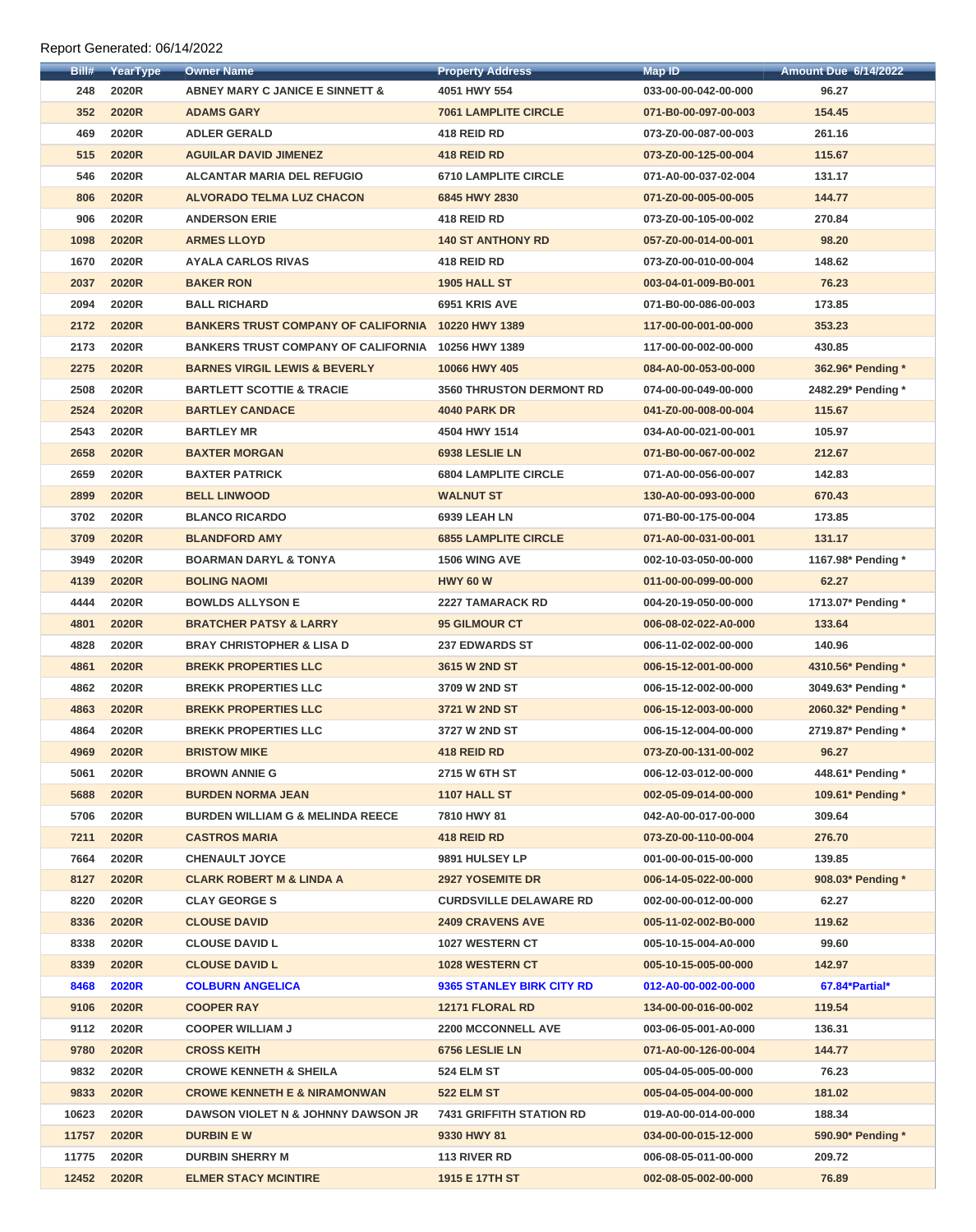| Bill# | YearType     | <b>Owner Name</b>                             | <b>Property Address</b>               | Map ID               | <b>Amount Due 6/14/2022</b> |
|-------|--------------|-----------------------------------------------|---------------------------------------|----------------------|-----------------------------|
| 12659 | 2020R        | <b>EPLEY JORDAN</b>                           | 418 REID RD                           | 073-Z0-00-086-00-006 | 109.83                      |
| 12717 | <b>2020R</b> | <b>ESPINOBARRIOS SEBASTIAN</b>                | 6759 LESLIE LN                        | 071-A0-00-100-00-002 | 232.05                      |
| 13005 | 2020R        | <b>EXLINE BETH S &amp; MICHAEL GOULD</b>      | <b>732 LOCUST ST</b>                  | 005-01-07-005-00-000 | 109.61                      |
| 13006 | <b>2020R</b> | <b>EXLINE BETH S &amp; MICHAEL GOULD</b>      | 800 LOCUST ST                         | 005-01-07-006-00-000 | 109.61                      |
| 13022 | 2020R        | <b>EYLICIO JESSICA</b>                        | 418 REID RD                           | 073-Z0-00-079-00-005 | 144.77                      |
| 13102 | <b>2020R</b> | <b>FALIN JOHN KEVIN</b>                       | 418 REID RD                           | 073-Z0-00-035-00-002 | 156.38                      |
| 13248 | 2020R        | <b>FELDPAUSCH ROGER</b>                       | 6949 LESLIE LN                        | 071-B0-00-049-00-003 | 96.27                       |
| 13402 | <b>2020R</b> | <b>FINCHER TONY A JR</b>                      | 3030 HWY 81                           | 039-00-00-060-00-002 | 144.77                      |
| 13782 | <b>2020R</b> | <b>FORBES CHRISTOPHER</b>                     | 418 REID RD                           | 073-Z0-00-083-00-004 | 115.67                      |
| 14084 | <b>2020R</b> | <b>FRASHURE VERNON L</b>                      | 4046 HWY 554                          | 033-00-00-035-00-002 | 102.08* Pending *           |
| 14743 | 2020R        | <b>GARCIA FRANCISCO</b>                       | <b>6733 LAMPLITE CIRCLE</b>           | 071-A0-00-007-00-006 | 135.04                      |
| 14773 | <b>2020R</b> | <b>GARDNER ERNEST A &amp; ANNA MARY</b>       | 8316 JOE HAYNES RD                    | 129-00-00-032-00-000 | 1492.94* Pending *          |
| 14806 | 2020R        | <b>GARRETT KEVIN &amp; KARRON</b>             | <b>2049 YELVINGTON KNOTTSVILLE RD</b> | 108-00-00-071-00-000 | 493.94* Pending *           |
| 15046 | <b>2020R</b> | <b>GIBSON WILLIAM K &amp; KENDALL L MOORE</b> | 418 REID RD                           | 073-Z0-00-081-00-002 | 173.85                      |
| 15195 | 2020R        | <b>GIPE ROBERT F</b>                          | <b>1855 ASPENWOOD CT</b>              | 004-13-01-026-C0-000 | 76.23                       |
| 15281 | <b>2020R</b> | <b>GLASSCOCK JAMES L &amp; LINDA LATTIN</b>   | <b>10909 RED HILL MAXWELL RD</b>      | 079-00-00-042-00-000 | 479.36* Pending *           |
| 15596 | 2020R        | <b>GOMEZ EVANDE</b>                           | <b>4040 PARK DR</b>                   | 041-Z0-00-004-00-004 | 154.45                      |
| 15684 | <b>2020R</b> | <b>GOODMAN LOLA B</b>                         | <b>1505 ALEXANDER AVE</b>             | 002-08-06-001-00-000 | 109.61* Pending *           |
| 15685 | 2020R        | <b>GOODMAN LOLA B</b>                         | <b>1507 ALEXANDER AVE</b>             | 002-08-06-016-00-000 | 82.93* Pending *            |
| 16155 | <b>2020R</b> | <b>GREATHOUSE RICHARD L JR</b>                | <b>2018 KEENLAND PKWY</b>             | 073-H0-00-022-00-000 | 319.33                      |
| 16177 | 2020R        | <b>GREEN FRANCHESTERA</b>                     | 815 W 7TH ST                          | 005-04-05-019-00-000 | 76.23                       |
| 16239 | <b>2020R</b> | <b>GREEN WILLIE JR &amp; PATSY</b>            | <b>603 POPLAR ST</b>                  | 005-04-05-028-00-000 | 96.25                       |
| 16547 | 2020R        | <b>GULLET WILLIAM</b>                         | 6979 KRIS AVE                         | 071-B0-00-093-00-005 | 251.45                      |
| 16577 | <b>2020R</b> | <b>GURRION KAREN VIRGINIA</b>                 | <b>6905 LAMPLITE CIRCLE</b>           | 071-B0-00-002-00-004 | 152.55                      |
| 16584 | 2020R        | <b>GUTIERREZ HUMBERTO</b>                     | 6922 LESLIE LN                        | 071-B0-00-071-00-002 | 135.04                      |
| 16657 | <b>2020R</b> | <b>HAAS ELLEN</b>                             | <b>2225 W 9TH ST</b>                  | 005-10-03-008-00-000 | 96.25                       |
| 16677 | 2020R        | <b>HADDOCK NICHOLAS L JR</b>                  | 418 REID RD                           | 073-Z0-00-073-00-003 | 109.83                      |
| 16765 | <b>2020R</b> | <b>HAGAN JOSEPH G &amp; SHEILA K</b>          | <b>156 HUMMINGBIRD LP E</b>           | 006-15-08-003-00-000 | 1272.75* Pending *          |
| 17048 | 2020R        | <b>HALL JASON &amp; RACHELLE WEDDING</b>      | 418 REID RD                           | 073-Z0-00-135-00-005 | 154.45                      |
| 17126 | <b>2020R</b> | <b>HALL TAMIKA</b>                            | <b>6730 LAMPLITE CIRCLE</b>           | 071-A0-00-042-00-005 | 135.04                      |
| 17440 | <b>2020R</b> | <b>HANCOCK AARON</b>                          | <b>6944 LAMPLITE CIRCLE</b>           | 071-B0-00-033-00-001 | 290.26                      |
| 17623 | 2020R        | <b>HARDIN TIMOTHY W &amp; EVON M</b>          | <b>313 LITTELL ST</b>                 | 006-06-07-010-00-000 | 170.31* Pending *           |
| 17630 | 2020R        | <b>HARDISON ELIZABETH E</b>                   | <b>1708 W 4TH ST</b>                  | 006-06-08-016-00-000 | 320.47                      |
| 17644 | <b>2020R</b> | <b>HARDY JACOB</b>                            | <b>6836 LAMPLITE CIRCLE</b>           | 071-A0-00-064-00-005 | 135.04                      |
| 17879 | 2020R        | <b>HARRIS SAMUEL E</b>                        | <b>630 WING AVE</b>                   | 001-08-04-014-00-000 | 76.23                       |
| 18168 | <b>2020R</b> | <b>HAWN JAMES D</b>                           | <b>3020 DAVIESS ST</b>                | 003-09-06-030-00-000 | 102.93                      |
| 18797 | 2020R        | <b>HEDGES RICHARD &amp; DENNAE</b>            | 2207 W 1ST ST                         | 006-10-03-002-00-000 | 392.56* Pending *           |
| 18861 | <b>2020R</b> | <b>HELM NATHAN S</b>                          | <b>6746 LAMPLITE CIRCLE</b>           | 071-A0-00-046-00-005 | 135.04                      |
| 19101 | 2020R        | <b>HERLEIN TIMOTHY</b>                        | <b>4040 PARK DR</b>                   | 041-Z0-00-006-00-004 | 251.45                      |
| 19829 | <b>2020R</b> | <b>HOGLE WILLIAM</b>                          | <b>4040 PARK DR</b>                   | 041-Z0-00-003-00-007 | 119.54                      |
| 19960 | 2020R        | <b>HOMETOWN COLONY ESTATES LLC</b>            | 5486 RED MILE LP                      | 073-I0-00-086-00-000 | 110.75                      |
| 20201 | <b>2020R</b> | <b>SUSPENSE</b>                               | <b>OIL PROPERTY</b>                   | <b>OIL PROPERTY</b>  | 243.12                      |
| 20559 | 2020R        | <b>HOWARD RICKY</b>                           | 10921 HWY 144                         | 127-00-00-023-00-001 | 222.38                      |
| 20882 | <b>2020R</b> | <b>HUMPHREY ELBERT &amp; NANCY</b>            | 1625 HALL ST                          | 002-07-06-017-00-000 | 69.57* Pending *            |
| 21063 | 2020R        | <b>HUSKISSON RAYMOND L</b>                    | <b>7335 LAMPLITE CIRCLE</b>           | 071-B0-00-163-00-003 | 367.83                      |
| 21081 | <b>2020R</b> | <b>HUTCHINS CHARLES M</b>                     | 418 REID RD                           | 073-Z0-00-144-00-004 | 135.04                      |
| 21888 | 2020R        | <b>JACKSON LAURA J</b>                        | <b>5840 MILLERS MILL RD</b>           | 076-00-00-113-00-002 | 406.62                      |
| 22197 | <b>2020R</b> | <b>JARNAGIN BILL</b>                          | <b>2625 LANCASTER AVE</b>             | 005-10-15-004-B0-000 | 99.60* Pending *            |
| 22786 | 2020R        | <b>JOHNSON URIAH</b>                          | <b>6828 THOMA DR</b>                  | 071-Z0-00-028-00-003 | 183.58                      |
| 23093 | <b>2020R</b> | <b>JONES SANDRA</b>                           | 1209 HWY 279 N                        | 028-00-00-001-00-003 | 96.27                       |
| 23163 | 2020R        | <b>JUAN IRMA</b>                              | 6962 LESLIE LN                        | 071-B0-00-061-00-004 | 110.78                      |
| 23164 | <b>2020R</b> | <b>JUAREZ ANDRES M</b>                        | 418 REID RD                           | 073-Z0-00-129-00-005 | 144.77                      |
| 23165 | 2020R        | <b>JUAREZ LARA SAMANTHA</b>                   | <b>6917 LAMPLITE CIRCLE</b>           | 071-B0-00-005-00-003 | 212.67                      |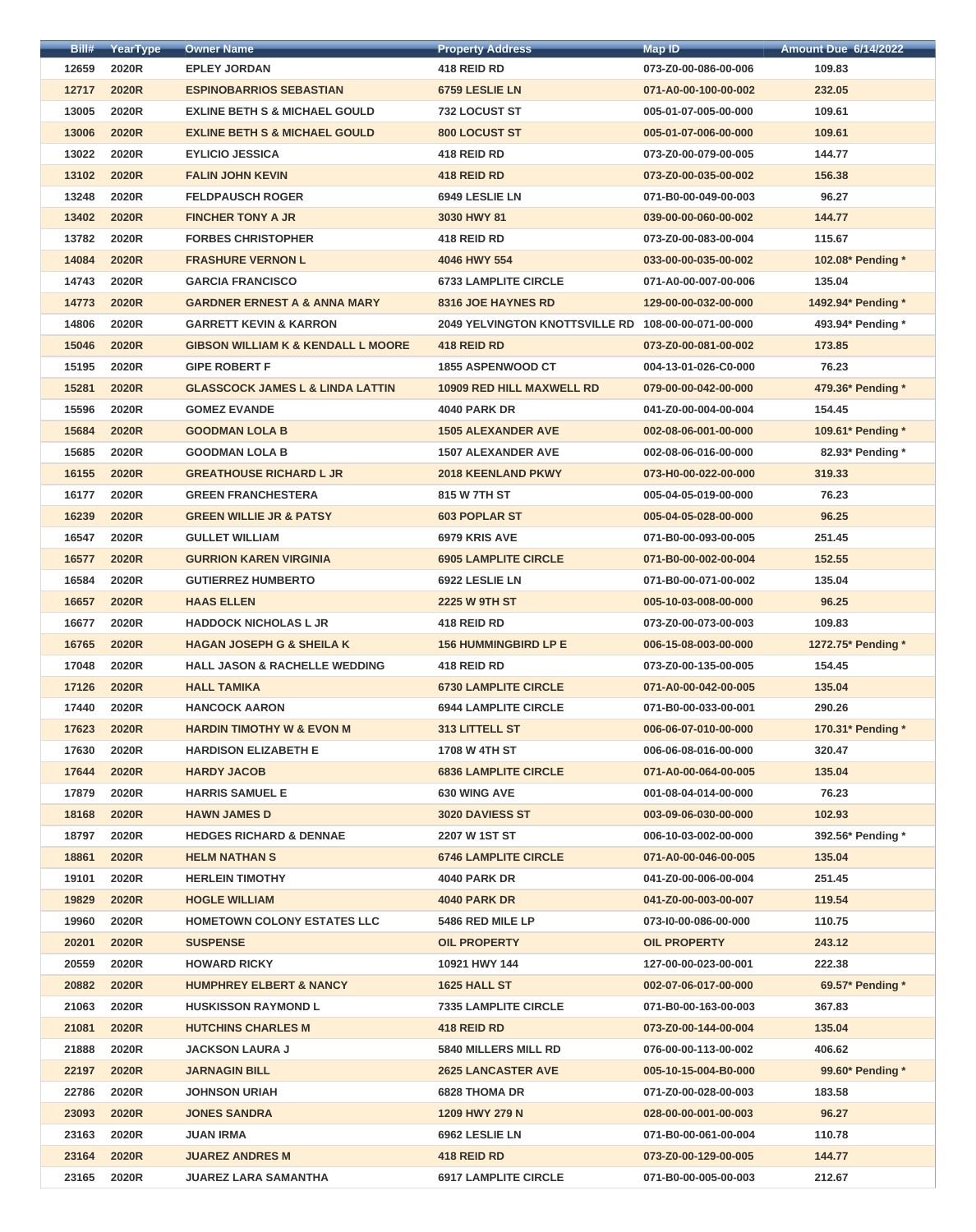| Bill# | YearType     | <b>Owner Name</b>                           | <b>Property Address</b>          | Map ID               | <b>Amount Due 6/14/2022</b> |
|-------|--------------|---------------------------------------------|----------------------------------|----------------------|-----------------------------|
| 23363 | <b>2020R</b> | <b>KAMUF KYLE</b>                           | 3030 RUSSELL RD                  | 080-00-00-088-01-000 | 120.46                      |
| 23707 | 2020R        | <b>KELLY WILLIAM</b>                        | <b>4960 POPLAR LOG BRIDGE RD</b> | 104-00-00-031-00-001 | 204.89                      |
| 23948 | <b>2020R</b> | <b>KIMBLEY TIMOTHY</b>                      | 6708 LESLIE LN                   | 071-A0-00-115-00-004 | 208.78                      |
| 23949 | 2020R        | <b>KIMBLEY TONY</b>                         | 6961 JAMIE LN                    | 071-B0-00-134-00-005 | 135.04                      |
| 24085 | <b>2020R</b> | <b>KINNSER NATHAN</b>                       | <b>7021 LAMPLITE CIRCLE</b>      | 071-B0-00-018-00-007 | 135.04                      |
| 24404 | 2020R        | <b>KNUTSON ELIZABETH</b>                    | 6556 HWY 231                     | 077-Z0-00-030-00-003 | 251.45                      |
| 24542 | <b>2020R</b> | <b>KREISLE WALLACE K</b>                    | <b>424 HATHAWAY ST</b>           | 001-06-12-004-00-000 | 82.93* Pending *            |
| 25786 | 2020R        | <b>LEWIS KAREN</b>                          | <b>6835 LAMPLITE CIRCLE</b>      | 071-A0-00-026-00-002 | 105.97                      |
| 25942 | <b>2020R</b> | <b>LINDSEY HERMAN E</b>                     | 904 ELSMERE ST                   | 002-05-06-002-00-000 | 76.23                       |
| 25948 | 2020R        | <b>LINDSEY KARL</b>                         | <b>1907 ALEXANDER AVE</b>        | 003-05-07-016-00-000 | 102.93* Pending *           |
| 25981 | <b>2020R</b> | <b>LING ROBERT LEO</b>                      | 2034 W 10TH ST                   | 005-10-10-009-00-000 | 76.23                       |
| 26050 | 2020R        | <b>LLOYD VENITA</b>                         | 418 REID RD                      | 073-Z0-00-038-00-002 | 164.15                      |
| 26114 | <b>2020R</b> | <b>LOGSDON JEFFREY</b>                      | <b>1529 W 2ND ST</b>             | 006-05-03-004-00-000 | 133.66                      |
| 26195 | 2020R        | <b>LORD TRACY</b>                           | 418 REID RD                      | 073-Z0-00-116-00-002 | 303.81                      |
| 26441 | <b>2020R</b> | <b>LYONS TROY</b>                           | 6977 LESLIE LN                   | 071-B0-00-056-00-001 | 232.05                      |
| 27090 | 2020R        | <b>MARTIN JOHN W II &amp;</b>               | 1718 BLUFF AVE                   | 002-07-08-014-00-000 | 310.45                      |
| 27316 | <b>2020R</b> | <b>MATEO FRANSICO</b>                       | 6955 KRIS AVE                    | 071-B0-00-087-00-003 | 125.33                      |
| 27609 | 2020R        | <b>MATTINGLY WILLIAM COLE</b>               | <b>1382 STINNETT RD</b>          | 097-00-00-084-01-001 | 387.24                      |
| 27901 | <b>2020R</b> | <b>MCCAMPBELL WILL</b>                      | 6873 LESLIE LN                   | 071-A0-00-075-00-004 | 193.24                      |
| 28027 | 2020R        | <b>MCCLAIN CATHERINE</b>                    | 6924 LEAH LN                     | 071-B0-00-209-00-004 | 135.04                      |
| 28093 | <b>2020R</b> | <b>MCCORMICK MICHAEL</b>                    | 6556 HWY 231                     | 077-Z0-00-025-00-002 | 202.93                      |
| 28200 | 2020R        | <b>MCDANIEL LARRY B &amp; BRENDA</b>        | <b>8679 JACK HINTON RD</b>       | 120-00-00-041-00-000 | 486.18* Pending *           |
| 28316 | <b>2020R</b> | <b>MCFADDEN ERIC L</b>                      | <b>171 BOOTH FIELD RD</b>        | 037-A0-00-036-00-000 | 4387.23* Pending *          |
| 28855 | 2020R        | <b>MERCER CASEY W</b>                       | 6303 HWY 762                     | 090-00-00-109-00-000 | 139.85                      |
| 28888 | <b>2020R</b> | <b>MEREDITH DEBBIE</b>                      | <b>231 CHESTNUT GROVE RD N</b>   | 106-00-00-036-00-000 | 5721.83* Pending *          |
| 28970 | 2020R        | <b>MESERVE CRYSTAL</b>                      | 418 REID RD                      | 073-Z0-00-050-00-002 | 102.08                      |
| 29227 | <b>2020R</b> | <b>MILLAY MARTIN</b>                        | 6776 LESLIE LN                   | 071-A0-00-131-00-001 | 222.38                      |
| 29401 | 2020R        | <b>MILLER MARIA ELAINE</b>                  | 418 REID RD                      | 073-Z0-00-104-00-006 | 226.23                      |
| 30813 | <b>2020R</b> | <b>MYERS KURT</b>                           | 7184 HWY 762                     | 103-00-00-006-00-003 | 835.35                      |
| 31298 | 2020R        | <b>NICOLAS WILLIAM C &amp; ANGELA D</b>     | 7416 FRENCH ISLAND RD            | 019-A0-00-007-00-000 | 280.54                      |
| 32011 | <b>2020R</b> | <b>OOST MICHAEL D</b>                       | <b>2749 W 9TH ST</b>             | 005-13-09-008-00-000 | 613.44* Pending *           |
| 32606 | 2020R        | <b>PALMER RONALD &amp; STACEY</b>           | <b>1627 PAYNE AVE</b>            | 001-09-02-014-00-000 | 96.25                       |
| 33768 | <b>2020R</b> | <b>PENDLETON ROBERT F JR</b>                | <b>624 JACKSON ST</b>            | 001-07-06-005-00-000 | 301.79                      |
| 33899 | 2020R        | <b>PETTREY TRACY</b>                        | <b>2229 MCCONNELL AVE</b>        | 003-06-04-003-00-000 | 413.24* Pending *           |
| 34341 | <b>2020R</b> | <b>PORTER AMANDA GIBSON</b>                 | <b>725 HATHAWAY ST</b>           | 001-07-11-009-00-000 | 96.25                       |
| 34755 | 2020R        | <b>PROCTOR DOROTHY</b>                      | 418 REID RD                      | 073-Z0-00-097-00-001 | 96.27                       |
| 34935 | <b>2020R</b> | <b>PYTLIK RICHARD</b>                       | 910 MCGILL ST                    | 005-09-04-003-00-000 | 82.93* Pending *            |
| 34989 | 2020R        | <b>QUINN ANTHONY</b>                        | 6834 LESLIE LN                   | 071-A0-00-141-00-005 | 206.84                      |
| 35624 | <b>2020R</b> | <b>RECOMMENDED MANAGEMENT LLC</b>           | <b>6330 WATERFIELD DR</b>        | 086-A0-00-001-C0-000 | 275.65                      |
| 35977 | 2020R        | <b>REYNOLDS J W &amp; GLADYS</b>            | <b>1435 W 9TH ST</b>             | 005-06-01-007-00-000 | 96.25                       |
| 35993 | <b>2020R</b> | <b>REYNOLDS MARVIN E JR &amp; KAREN A</b>   | <b>708 DEER TRAIL</b>            | 006-14-13-005-00-000 | 1689.82* Pending *          |
| 36193 | 2020R        | <b>RICHARDS CATALINA</b>                    | <b>RED HILL MAXWELL RD</b>       | 092-00-00-006-00-000 | 139.85                      |
| 36346 | <b>2020R</b> | <b>RILEY BRAD</b>                           | <b>731 HARMONS FERRY RD W</b>    | 059-00-00-067-00-002 | 416.36                      |
| 36828 | 2020R        | <b>ROBERTS MISTY D &amp; ROBERT L DODDS</b> | <b>2514 PARDON AVE</b>           | 006-10-06-020-00-003 | 122.95                      |
| 37129 | <b>2020R</b> | <b>RODRIGUEZ CARLOS</b>                     | 418 REID RD                      | 073-Z0-00-045-00-006 | 109.83                      |
| 37147 | 2020R        | <b>ROGERS CAROLYN</b>                       | 6830 LESLIE LN                   | 071-A0-00-140-00-004 | 212.67                      |
| 37256 | <b>2020R</b> | <b>ROSS HARLAN</b>                          | <b>6864 LAMPLITE CIRCLE</b>      | 071-A0-00-071-00-009 | 125.33                      |
| 37273 | 2020R        | <b>ROSS MURIYD</b>                          | <b>6913 LAMPLITE CIRCLE</b>      | 071-B0-00-004-00-007 | 135.04                      |
| 37422 | <b>2020R</b> | <b>RUDISELL BRIAN</b>                       | 7848 HWY 2830                    | 085-00-00-009-00-003 | 581.21                      |
| 37765 | 2020R        | <b>SALAZAR HOMERO</b>                       | 418 REID RD                      | 073-Z0-00-122-00-004 | 212.67                      |
| 37971 | <b>2020R</b> | <b>SANTIAGO JESUS &amp; CECILIA SANTOS</b>  | <b>1528 E 19TH ST</b>            | 003-04-05-018-00-000 | 146.30                      |
| 38217 | 2020R        | <b>SCHNEIDER JOHN &amp; TAMMY</b>           | 6751 LESLIE LN                   | 071-A0-00-102-00-002 | 135.04                      |
| 38570 | <b>2020R</b> | <b>SHADRICK ERNEST &amp; MAGGIE</b>         | <b>2027 HUGHES AVE</b>           | 001-09-12-001-00-000 | 236.87* Pending *           |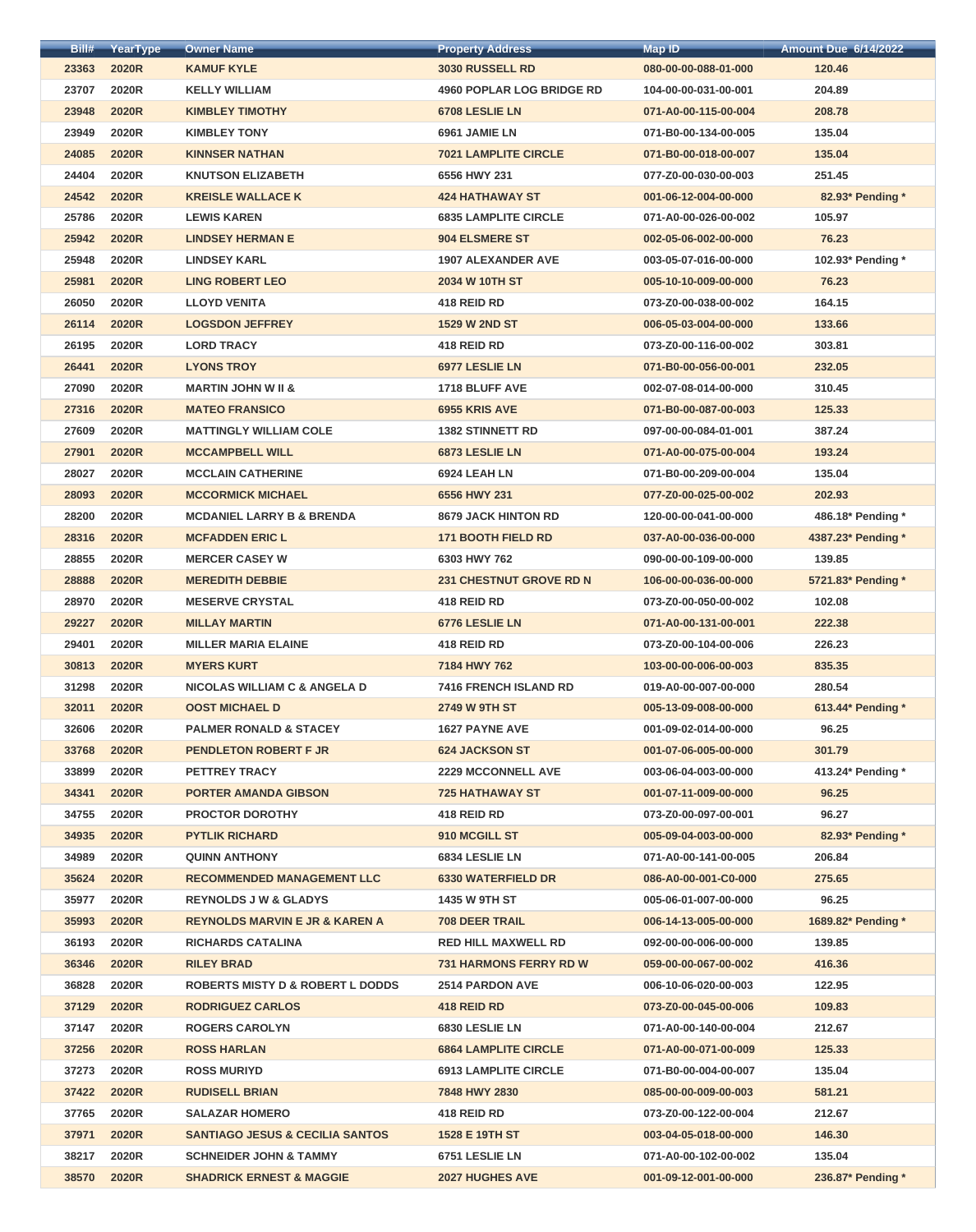| Bill#   | YearType     | <b>Owner Name</b>                                | <b>Property Address</b>      | <b>Map ID</b>        | <b>Amount Due 6/14/2022</b> |
|---------|--------------|--------------------------------------------------|------------------------------|----------------------|-----------------------------|
| 39314   | 2020R        | <b>SINNETT JAMES</b>                             | 7034 HWY 815                 | 015-A0-00-038-00-000 | 251.45                      |
| 39315   | <b>2020R</b> | <b>SINNETT JAMES JANICE &amp; EMMA</b>           | <b>HWY 815</b>               | 015-A0-00-039-00-000 | 198.07                      |
| 39317   | 2020R        | <b>SINNETT MARY ELIZABETH</b>                    | <b>1000 JACKSON ST</b>       | 002-05-04-010-00-000 | 72.91                       |
| 39674   | <b>2020R</b> | <b>SMITH JUNIUS K</b>                            | <b>1617 OHIO ST</b>          | 006-09-02-007-00-000 | 421.93* Pending *           |
| 39856   | 2020R        | <b>SNIDER KENNETH E</b>                          | <b>1701 LEITCHFIELD RD</b>   | 002-08-03-008-00-000 | 1078.76* Pending *          |
| 39974   | <b>2020R</b> | <b>SOSH ORVILLE &amp; KIMBERLY</b>               | <b>5756 MAY RD</b>           | 026-00-00-021-01-000 | 96.27                       |
| 40147   | 2020R        | <b>SPENCE JAMES</b>                              | 418 REID RD                  | 073-Z0-00-138-00-006 | 270.84                      |
| 40674   | <b>2020R</b> | <b>STEWART EDWARD R ESTATE</b>                   | 390 HWY 140 W                | 059-A0-00-042-00-000 | 188.34                      |
| 41702   | 2020R        | <b>TAYLOR FRONA</b>                              | 6920 KRIS AVE                | 071-B0-00-116-00-005 | 150.57                      |
| 41828   | <b>2020R</b> | <b>TAYLOR TAMMY</b>                              | 418 REID RD                  | 073-Z0-00-059-00-004 | 127.29                      |
| 42860   | 2020R        | <b>TOMAS MAGDALENA</b>                           | <b>4040 PARK DR</b>          | 041-Z0-00-014-00-003 | 117.57                      |
| 42894   | <b>2020R</b> | <b>TONG STEPHANIE</b>                            | 1804 E 15TH ST               | 002-08-06-020-00-000 | 109.61                      |
| 42925   | 2020R        | <b>TOOTERS LAWN MOWERS PARTS &amp; REPAIR</b>    | 3210 JEFFERSON ST            | 003-10-02-024-00-000 | 700.23* Pending *           |
| 42937   | <b>2020R</b> | <b>TORREZ JESSICA</b>                            | 6947 LEAH LN                 | 071-B0-00-177-00-004 | 125.33                      |
| 43656   | 2020R        | <b>VANDERBILT MORTGAGE &amp; FINANCE</b>         | 9900 HWY 815                 | 025-00-00-015-01-001 | 1066.20                     |
| 44278   | <b>2020R</b> | <b>WALTON ANDREW C</b>                           | <b>6420 OLD STATE RD</b>     | 102-00-00-066-00-004 | 105.97                      |
| 44586   | 2020R        | <b>WATHEN JOHN &amp; ANGELA</b>                  | 8159 CRISP RD                | 122-00-00-067-01-001 | 639.43                      |
| 44649   | <b>2020R</b> | <b>WATKINS KEITH</b>                             | <b>625 POPLAR ST</b>         | 005-04-05-022-00-000 | 150.30                      |
| 44652   | 2020R        | <b>WATKINS LAURA E</b>                           | 2523 W 8TH ST                | 005-10-11-006-00-000 | 355.87* Pending *           |
| 44670   | <b>2020R</b> | <b>WATSON BRENDA JUNE &amp;</b>                  | <b>2004 MCCULLOCH AVE</b>    | 062-B0-00-074-00-000 | 198.07                      |
| 44944   | 2020R        | <b>WELCH JOSEPH</b>                              | 6923 KRIS AVE                | 071-B0-00-079-00-001 | 96.27                       |
| 45188   | <b>2020R</b> | <b>WEST SIDE AUTO PARTS INC</b>                  | <b>2225 LANCASTER AVE</b>    | 005-10-16-006-00-000 | 96.25                       |
| 45189   | 2020R        | <b>WEST SIDE AUTO PARTS INC.</b>                 | <b>2221 LANCASTER AVE</b>    | 005-10-16-005-00-000 | 96.25                       |
| 46175   | <b>2020R</b> | <b>WILSON ARIZONA</b>                            | 6700 LESLIE LN               | 071-A0-00-113-00-005 | 175.79                      |
| 46232   | 2020R        | <b>WILSON HOUSING LLC</b>                        | 726 HALL ST                  | 001-07-12-007-00-000 | 96.25                       |
| 46260   | <b>2020R</b> | <b>WILSON JUSTIN K</b>                           | <b>7089 LAMPLITE CIRCLE</b>  | 071-B0-00-143-00-003 | 115.67                      |
| 46677   | 2020R        | <b>WOOD EURIA &amp; SHIRLEY</b>                  | 505 MAPLE ST                 | 005-04-03-026-00-000 | 69.57* Pending *            |
| 46712   | <b>2020R</b> | WOODARD JAMES M & TERESA B WOODARD 2321 W 9TH ST |                              | 005-10-02-007-00-000 | 96.25                       |
| 46866   | 2020R        | <b>WOOTON CHARLES E SR &amp;</b>                 | <b>1046 LAKESIDE GREEN</b>   | 097-A0-00-112-00-000 | 198.07                      |
| 46909   | <b>2020R</b> | <b>WORTHINGTON DUSTIE L &amp;</b>                | 7580 HWY 405                 | 085-00-00-067-00-000 | 430.85* Pending *           |
| 46970   | 2020R        | <b>WRIGHT DOROTHY</b>                            | 921 MCGILL ST                | 005-09-03-024-00-000 | 76.23* Pending *            |
| 47449   | <b>2020R</b> | <b>ZIEHR ALLYSON</b>                             | <b>4040 PARK DR</b>          | 041-Z0-00-009-00-004 | 100.15                      |
| 202020  | 2020R        | <b>BRATTON DALLAS E</b>                          | <b>OIL PROPERTY</b>          | <b>OIL PROPERTY</b>  | 72.77                       |
| 202046  | <b>2020R</b> | <b>GREEN COAL CO INC</b>                         | <b>UNMINED COAL</b>          |                      | 87.78                       |
| 202048  | 2020R        | <b>RANSOM ROBERT</b>                             | <b>UNMINED COAL</b>          |                      | 65.22                       |
| 202050  | <b>2020R</b> | <b>UNKNOWN</b>                                   | <b>UNMINED COAL</b>          | 140                  | 65.22                       |
| 202074  | 2020R        | <b>GREER GEORGE H</b>                            | <b>OIL PROPERTY</b>          | <b>OIL PROPERTY</b>  | 88.77                       |
| 2020106 | <b>2020R</b> | <b>KEELIN JUDITH A</b>                           | <b>OIL PROPERTY</b>          | <b>OIL PROPERTY</b>  | 62.86                       |
| 2020113 | 2020R        | <b>LAST DITCH PETROLEUM LLC</b>                  | <b>OIL PROPERTY</b>          | <b>OIL PROPERTY</b>  | 126.35                      |
| 2020151 | <b>2020R</b> | <b>PADGETT ELLEN G</b>                           | <b>OIL PROPERTY</b>          | <b>OIL PROPERTY</b>  | 62.55                       |
| 2020175 | 2020R        | <b>SIKES LISA MICHELLE</b>                       | <b>OIL PROPERTY</b>          | <b>OIL PROPERTY</b>  | 102.38                      |
| 2020186 | <b>2020R</b> | <b>STEARNS DOUGLAS E</b>                         | <b>OIL PROPERTY</b>          | <b>OIL PROPERTY</b>  | 64.82                       |
| 887     | 2020P        | <b>ANAGAYLES BOUTIQUE LLC</b>                    | 3522 PLACID PL               | 4012925              | 62.49                       |
| 10040   | 2020P        | <b>CUSTOM CAR STEREO INC</b>                     | 201 SALEM DR                 | 4464200              | 1009.66                     |
| 12961   | 2020P        | <b>EVERGREEN HOLDINGS GROUP LLC</b>              | <b>MULTIPLE LOCATIONS</b>    | 4097600              | 82.86                       |
| 17497   | 2020P        | <b>HANNAH BELLS CAFE</b>                         | <b>1324 CARTER RD</b>        | 4506000              | 96.45                       |
| 20025   | 2020P        | <b>HOPEWELL LE E &amp; SHEILA A II</b>           | 3838 BOWLDS CT               | 4511400              | 114.93                      |
| 26860   | 2020P        | <b>MARKS HALLMARK #6</b>                         | <b>2736 FREDERICA ST</b>     | 4196200              | 1803.09                     |
| 30998   | 2020P        | <b>NCR CORPORATION</b>                           | <b>VARIOUS LOCATIONS</b>     | 4213200              | 191.58                      |
| 31436   | 2020P        | <b>NORTHERN LEASING SYSTEMS INC</b>              | <b>VARIOUS LOCATIONS</b>     | 4228600              | 72.26                       |
| 32151   | 2020P        | <b>OUTCOME HEALTH</b>                            | 3110 FAIRVIEW DR             | 4581300              | 122.96                      |
| 32152   | 2020P        | <b>OUTCOME HEALTH</b>                            | <b>3604 WATHENS CROSSING</b> | 4581301              | 73.00                       |
| 32153   | 2020P        | <b>OUTCOME HEALTH</b>                            | <b>2821 NEW HARTFORD RD</b>  | 4869850              | 89.94                       |